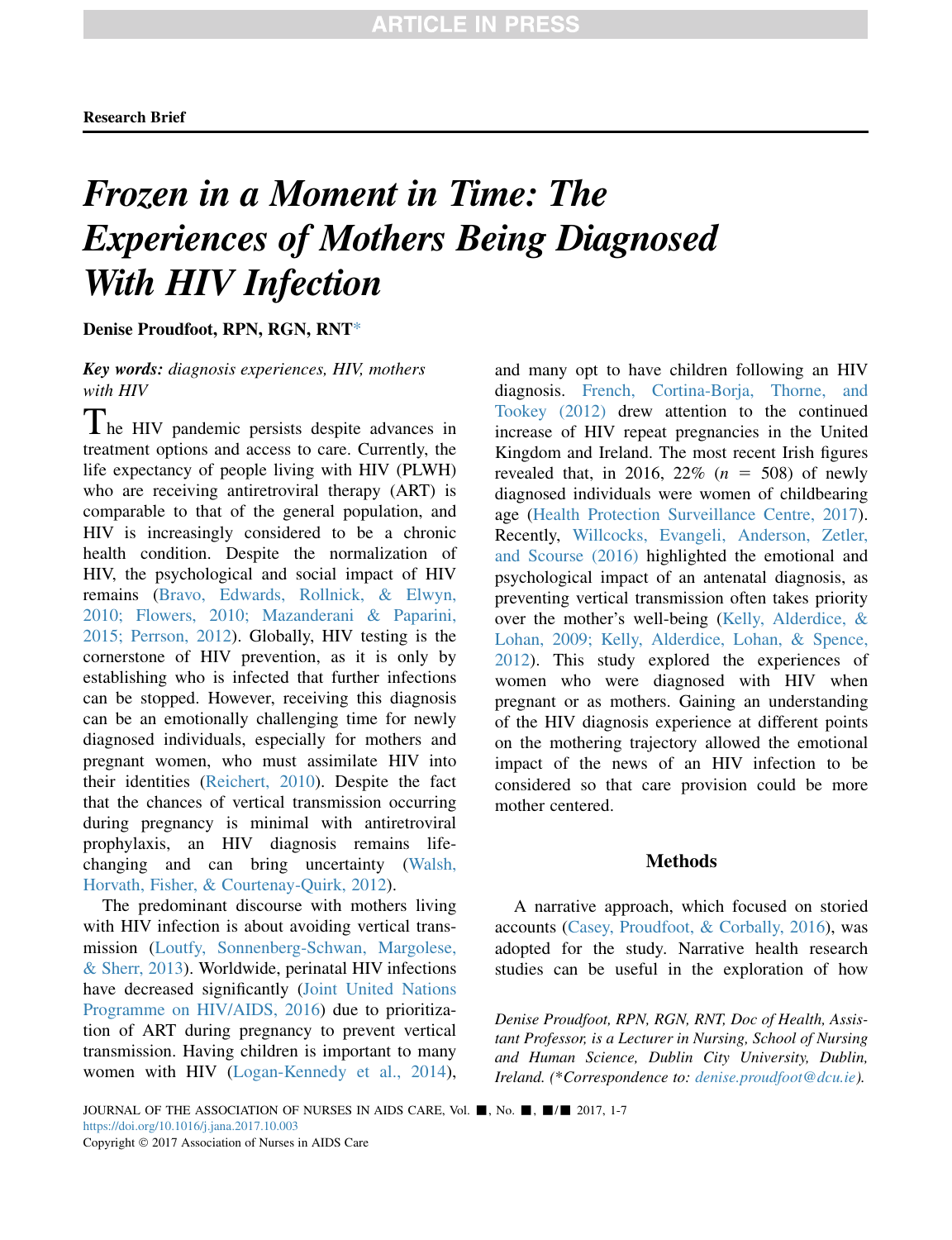#### 2 *JANAC* Vol.  $\blacksquare$ , No.  $\blacksquare$ ,  $\blacksquare/\blacksquare$  2017

meaning is given to disruptive health experiences ([Stephens, 2011; Stephens & Breheny, 2013](#page-6-0)). Using purposive sampling, 11 in-depth interviews were conducted by the author in an Irish HIV support center. The study sample of mothers included women from Africa, Europe, and Ireland. Ethical approval for this doctorate study was granted by the Ethics Committee at Bath University, UK prior to the commencement of data collection. All participants signed a study consent form before being interviewed and each interview began with an opening question about mothering experiences. All participants were allocated a pseudonym to protect confidentiality.

Themes from the literature and research objectives were incorporated into the development of the interview guide. Interview transcripts were transferred to the software package NVivo8 (QSR International, Doncaster, Victoria, Australia), which was used to manage study data and supported the identification of significant narratives. Analysis focused on an iterative process of identifying personal diagnostic narratives to present a synthesis of different experiences while drawing on selected theoretical perspectives. These included feminist mothering theory [\(O'Reilly, 2008\)](#page-5-0), HIV stigma frameworks [\(Campbell, Nair, Maimane, &](#page-5-0) [Nicholson, 2007; Herek, 2002\)](#page-5-0), and Social Capital Theory [\(Putnam, 1995](#page-6-0)). Murray's narrative framework ([Murray 2000; 2008\)](#page-5-0) was used during data analysis. Murray's narrative framework examines four specific elements within narratives: personal, interpersonal, positional, and ideological [\(Murray,](#page-5-0) [2000, 2008; Proudfoot, 2014; Shelton & Johnson,](#page-5-0) [2006\)](#page-5-0). The narrative analysis approach facilitated the integration of levels of analysis to establish a more detailed appreciation of the maternal HIV diagnostic experience with women at different stages of the childbearing years.

# **Results**

Eleven mothers with HIV infection were interviewed; among them, they had 21 children, ranging in age from preschool children to adults. Five participants were migrant African-origin women, five were Irish born, and one was from Eastern Europe. The time since diagnosis ranged

Table 1. Participant Demographic Information  $(n = 11)$ 

| <b>Demographic Information</b> | Participants   |
|--------------------------------|----------------|
| Place of birth                 |                |
| Africa                         | 5              |
| Ireland                        | 5              |
| Europe                         | 1              |
| Age range                      |                |
| $20 - 30$                      | 4              |
| $31 - 40$                      | 3              |
| $41 - 50$                      | 2              |
| 51-60                          | $\overline{2}$ |
| Years since diagnosis          |                |
| $1-3$                          | 3              |
| $4 - 10$                       | 4              |
| $11 - 15$                      | 2              |
| $16+$                          | 2              |
| Number of children             |                |
| 1                              | 4              |
| $\overline{2}$                 | 4              |
| 3                              | 3              |
|                                |                |

from 1 to 22 years. Two were diagnosed before they had children, seven were mothers (1 was pregnant) when diagnosed, and two were pregnant for the first time. A summary of participants' characteristics is provided here in Table 1. Analysis of the diagnostic narratives of both mothers and pregnant women revealed that (a) the HIV test result was unanticipated, (b) preventing vertical transmission dominated a woman's response to an antenatal diagnosis, and (c) on diagnosis, mothers were more troubled about the possible repercussions of the diagnosis for their children.

# The Unforeseen HIV Diagnosis

A variety of reasons led the women to have an HIV test, including antenatal testing and health screening for newly arrived asylum seekers. In this study, prior to the HIV diagnosis, most of the women did not perceive themselves to be at high risk for contracting HIV infection. This was due to (a) a shared belief that they did not fit the stereotypical profile of those who contract HIV or (b) a belief that they were in a low-risk category. This was notwithstanding that some of the women were from countries with a high HIV incidence, others had previous or current partners who had HIV, and some had been treated for a sexually transmitted infection (STI).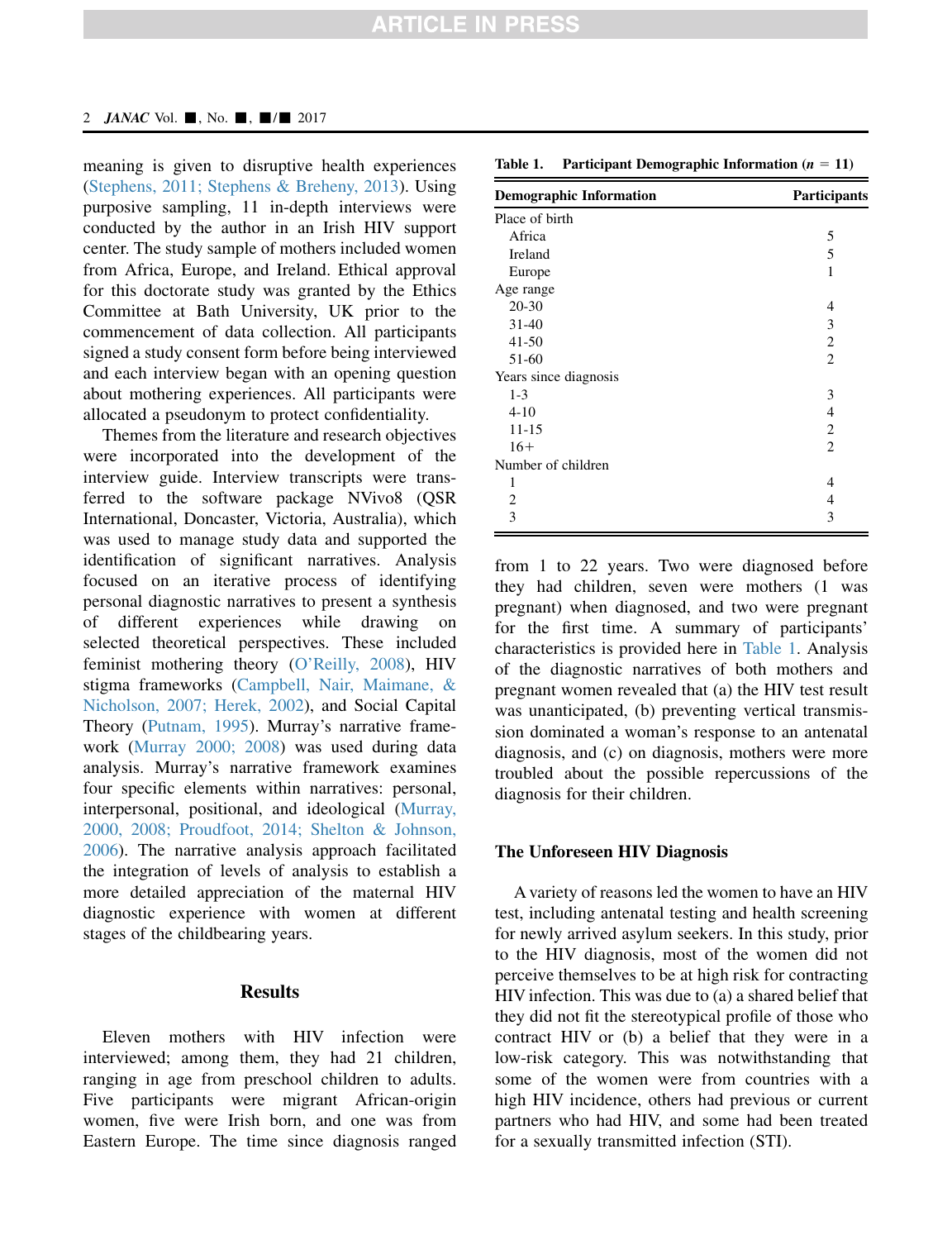# **ARTICLE IN PRESS**

Suzi, a mother of one, who received her diagnosis in the late 2000s, described what led to her having an HIV test: ''I got herpes and I went to the hospital, at the same time they told me I am HIV. It was a shock, you know, I was in shock, I could never think, you know, I could get it.'' It was clear that Suzi did not anticipate her diagnosis, although having an STI can increase risk of infection with HIV. In Ireland, 13% of newly diagnosed individuals also had a history of another STI ([Health Protection Surveillance](#page-5-0) [Centre, 2017](#page-5-0)).

Ann, an Irish mother of two, whose partner was infected with HIV, described how she became aware of her infection status:

1999. That's when I found out, ah that was a disaster. Me partner, I was with him for years, he was an ex-drug user and he had it (HIV). We used condoms, we were safe. I ended up getting a cold, chest infection, and I couldn't breathe, and just went down to about 6 stone (84 pounds), didn't know what was wrong with me, hadn't got a clue. Then I went up to the hospital, some doctor transferred me to another hospital, they told me there that I was HIV. I nearly died. I couldn't believe it because I didn't know what was wrong with me.

Ann's account exemplified the unexpectedness of the diagnosis; although she knew her partner had HIV and practiced safe sex, on some level she did not believe that she was at risk of contracting HIV. Upon diagnosis, her immediate concern was for her child's future should anything happen to her. For some in this study, HIV meant little to them prior to the diagnosis, implying a reluctance to confront their own vulnerability to HIV or that they appeared to be unaware of the risks of close relationships with known PLWH. On diagnosis, participants who were pregnant were concerned about the possibility that their unborn children could become infected with HIV.

# Preventing HIV

For women diagnosed antenatally, an emphasis on preventing further HIV infections meant they had to simultaneously adjust to the diagnosis while dealing with interventions to prevent vertical transmission.

Rose, an African-origin mother of two, spoke about her diagnosis in the late 2000s when she had not been in Ireland for very long:

When I was 8 months pregnant, then I found out I was HIV positive. It was a shock and I was on my own, no family, and my ex-husband just neglected me, so it was a nightmare, a nightmare. My fear was what if the baby had HIV. When I had my daughter, thank God, she was HIV negative.

The unexpectedness of Rose's antenatal diagnosis was apparent, and her response was affected by her belief that her unborn baby could also have HIV. For Rose, who was preparing to bring a new life into the world, the diagnosis meant she had to deal with the possible consequences of HIV for her unborn child. Her relief at her daughter's negative test was apparent. The heightened sense of responsibility toward an unborn child on diagnosis was also evident in another narrative. Joanne, an Irish mother of one son, knew her boyfriend had HIV when she became pregnant. She spoke about her worries while newly diagnosed and pregnant.

I knew as soon as I was pregnant, I was always worried about the baby catching the disease. That's what my most concerns were about and I had to get a drip into my arm throughout the labor, just to make sure the baby still didn't get it. After he was born every time he got a sniffle or a cold it was terrifying thinking he had it, but I never thought (of) myself, it was just him I was worried about.

In Joanne's account, her primary concern was for her child, the impact of her own diagnosis was secondary. An antenatal HIV diagnosis brings the possibility for pregnant women that their baby could also have HIV and strategies to avert vertical transmission took precedence.

# Implications for Their Children

Another significant finding was how childcentered the participants were. Most of the women in the study were anxious to find out their child's HIV status. Few of the participants talked about personal responses following the diagnosis because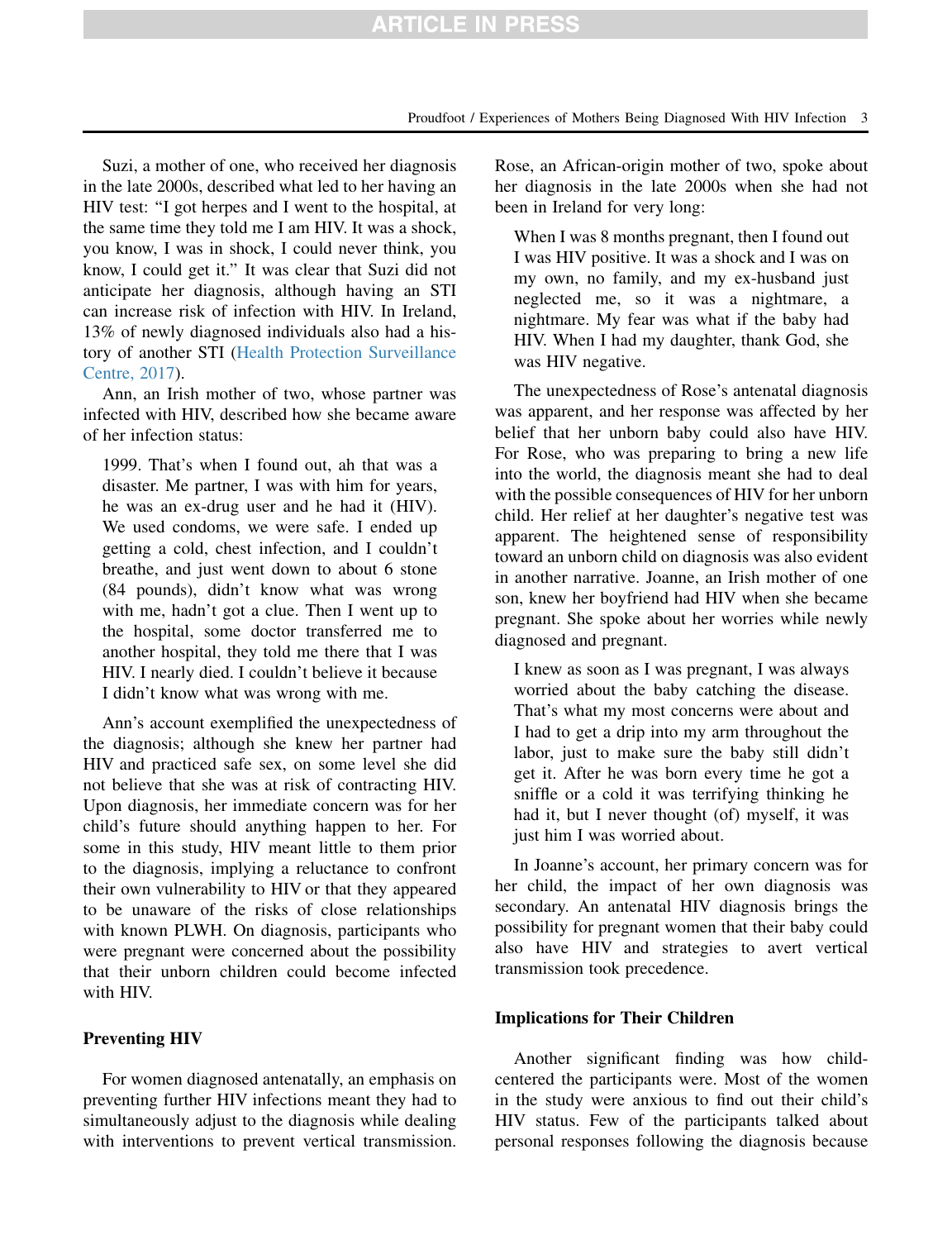# **ARTICLE IN PRESS**

#### 4 JANAC Vol.  $\blacksquare$ , No.  $\blacksquare$ ,  $\blacksquare$ / $\blacksquare$  2017

their immediate worries were that they could have infected their children with HIV. This signified a "moment of being frozen in time," which could not be overcome until the HIV status of their children was known.

For example, Ethel, an African-origin migrant mother of one, who was diagnosed in 2010 shortly after she arrived in Ireland, said:

Yes. I was very worried, obviously I thought I was going to die, you know, I was just thinking about her (her daughter) and what would happen to her and I was worried as well, ''Has she got it (HIV)?'' They sent me to the children's hospital and carried out some tests on her and she was negative.

It is possible that Ethel's previous knowledge of HIV in Africa affected her response to her diagnosis, as one initial fear she expressed was whether she would die. On diagnosis, she wanted to find out if she had infected her daughter during her pregnancy, suggesting that her reaction was dominated by the possibility that vertical transmission had occurred. Ann, an Irish mother of two, reacted in a similar manner upon diagnosis: ''When I was first diagnosed, I was worried about my daughter having it.''

The shared concern from some participants was that their children could also be infected. Few studies have examined how mothers deal with HIV testing of their older children. In this study, the immediate worry of newly diagnosed mothers was that they had unwittingly infected their children. One Irish mother spoke about testing her teenage daughter shortly after her own diagnosis in the late 1990s: ''She was only 13. I had to bring her for tests, and she wasn't impressed, and she kept asking me what are they doing, and I think I just told her they were blood tests.'' This woman spoke about trying to protect her daughter from the real reason for the blood test. Importantly, the HIV risk is minimal for older children if their mothers were infected after they were born. Regardless of the low likelihood of their older children being infected with HIV, the possibility did concern mothers following diagnosis, and most prioritized viral testing of their children. When their children's status was known, the mothers could focus on how the diagnosis would personally affect them, demonstrating how the response to their own diagnosis was child-centered. This response was intensified by a heightened sense of responsibility toward their children.

## **Discussion**

The dominant driver in how the participants dealt with an HIV diagnosis was associated with maternal responsibilities. From this study, three main conclusions were drawn: (a) for most participants, the HIV diagnosis was unforeseen; (b) following diagnosis, most mothers focused on how the diagnosis would affect their children rather than their own postdiagnosis needs; and (c) the possibility of vertical transmission was a concern at the time of diagnosis irrespective of interventions during pregnancy and the point of infection ([Proudfoot,](#page-5-0) [2014\)](#page-5-0). The denial of risk prior to diagnosis for these participants suggested that prior to the diagnosis, HIV had not been a concern. This finding echoed research with women with HIV infection in other countries ([Anderson & Doyal, 2004; Doyal &](#page-5-0) [Anderson, 2005; Ndirangu & Evans, 2009; Stevens](#page-5-0) [& Hildebrandt, 2006; Walsh et al., 2012\)](#page-5-0). Four of the African-origin mothers in this study were diagnosed in Ireland, and prior to the diagnosis, may have felt that they had left the risk of HIV infection behind in their home countries. The participants were unprepared for an HIV diagnosis, and most believed they were not at risk of HIV infection despite the presence of known risk factors. This, in turn, resulted in serious consequences for their health.

This study's accounts resonated with other research about mothers' HIV diagnosis experiences, which have reported that the possibility of having infected their children was an immediate concern on diagnosis ([Walulu & Gill, 2011\)](#page-6-0). Importantly, the study uncovered the accounts of mothers with both younger and older children, allowing for insights about experiences at different mothering life points. After learning about the HIV diagnosis, most mothers prioritized having their children tested for HIV. Importantly, [British HIV Association \(2009\)](#page-5-0) guidelines recommend that "... all the children of HIV positive parents are tested for HIV'' (p. 19). In this study, women diagnosed after they had children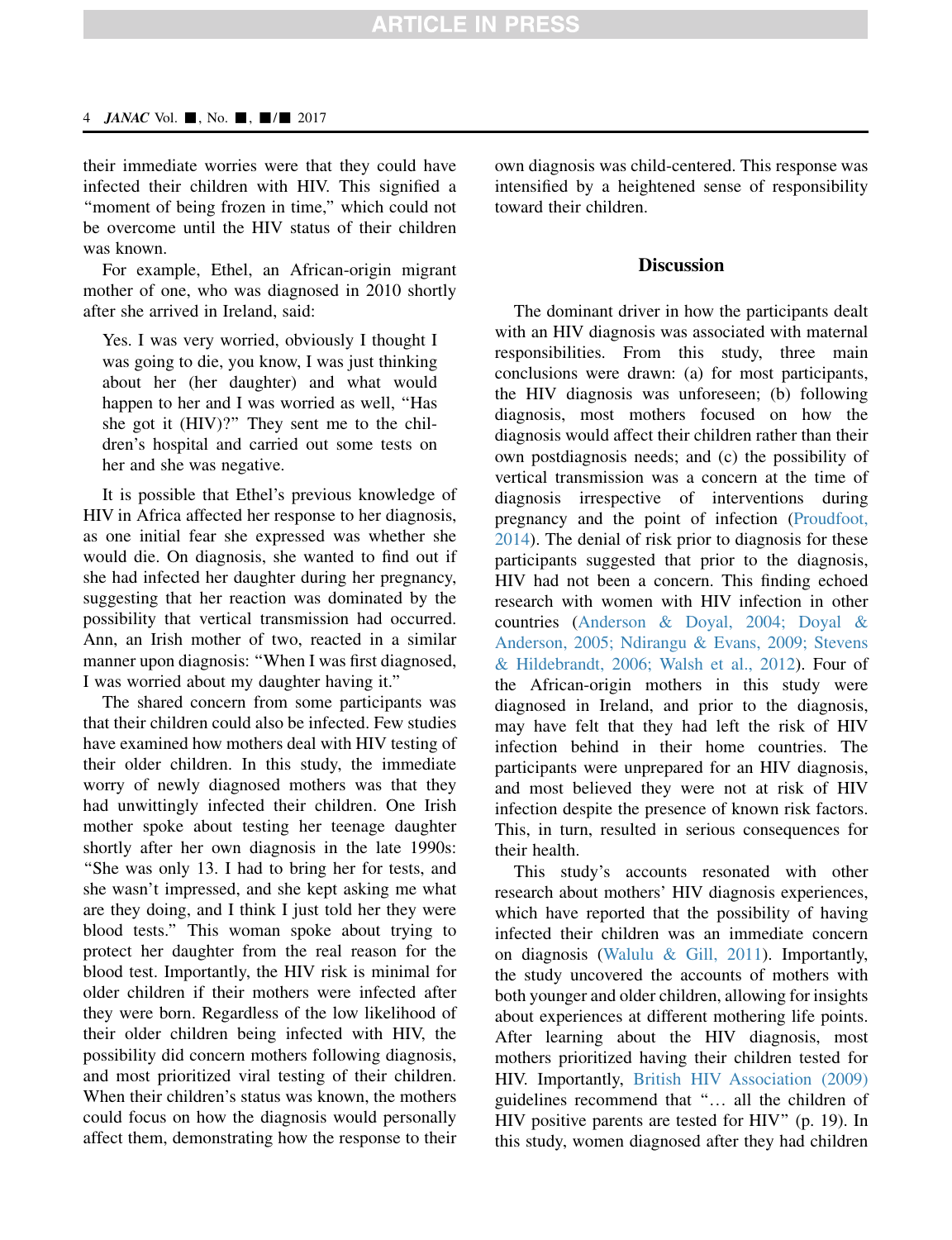overemphasized the possibility of their children being infected, which may have been associated with the medical advice they received after the diagnosis, suggesting that even when the likelihood of vertical transmission was low, the possibility that it could occur was a postdiagnosis concern for mothers. Lessening of the importance of their own health by mothers living with HIV and emphasizing the health of their children echoed previous work ([Walsh et al., 2012; Walulu & Gill, 2011\)](#page-6-0). This study asserts and extends the notion of child-centeredness upon diagnosis, and for these mothers, finding out their children's HIV status took priority over their own personal concerns.

Interestingly, there were similarities between participants who were already mothers and women diagnosed in pregnancy, insofar as the women with children shared concerns about the possibility that their children had HIV even if the risk was minimal. A shared perception was evident in the narratives even though the risks were different between those who were diagnosed when pregnant and those diagnosed as mothers. During pregnancy, the women were prescribed ARTs to decrease the possibility of vertical transmission and they did not know the infant's HIV status until after their babies were born. This quandary was resolved sooner for women with children, typically within the weeks after diagnosis. Studies in different contexts have documented that the main worry after an antenatal diagnosis was the deterrence of vertical transmission ([Fletcher et al., 2016; Kelly et al., 2009; Kelly et al.,](#page-5-0) [2012; Long 2009; McDonald, 2008; Willcocks et al.,](#page-5-0) [2016\)](#page-5-0). This study found that despite medical reassurance, the possibility of vertical transmission was a concern for both newly diagnosed mothers and pregnant women irrespective of the risk, suggesting that there was an exaggerated sense of the threat of potential infection in their children.

In this study, establishing their children's HIV status was a significant concern for all participants. The use of a narrative approach allowed the women to tell their stories and make meaning of the experiences of being diagnosed with HIV. The study involved a small but diverse group of participants, reflecting individual experiences and the author's interpretation of those accounts, and may, therefore, not reflect the diagnosis experiences of women living in other countries or in other settings. Nonetheless, it does offer understanding into how mothers respond to an HIV diagnosis.

## Recommendations for Health Care Providers

The narratives of postdiagnosis experiences of mothers with HIV highlight that, upon diagnosis, mothers and pregnant women have to deal with unique challenges. For these mothers, personal needs were secondary to those of their children; on diagnosis, they tended to concentrate on the ramifications of the diagnosis for their children or unborn babies. Notably, health care providers seldom acknowledged how being a mother affected the health experience ([Vallido,](#page-6-0) [Wilkes, Carter, & Jackson, 2010](#page-6-0)). The onus on health professionals is to respond to the unique situations that newly diagnosed mothers and mothers-to-be face. Significantly, mothers living with HIV invest heavily in their mothering roles [\(Fletcher et al., 2016;](#page-5-0) [Logan-Kennedy et al., 2014](#page-5-0)) and, consequently, health professionals need to be aware of this and to ensure they espouse a mother-centered care approach, particularly upon and beyond diagnosis.

# Conclusion

This study explored the meaning of an HIV diagnosis for women at different times during their childbearing years, drawing attention to what some argue is the growing lack of interest in the psychosocial effect of an HIV diagnosis ([Greene,](#page-5-0) [Ion, Kwaramba, Smith, & Loutfy, 2015; Perrson,](#page-5-0) [2012\)](#page-5-0). The HIV pandemic has had a multifaceted effect on women and their maternal experiences, notwithstanding advances in HIV treatments. Mothers' stories of diagnosis show that their responses to having HIV are child-centered; their own needs are secondary. The transition to being pregnant and becoming a mother creates distinctive challenges for women with HIV. Given the significance these participants gave to the HIV diagnosis, it is imperative to recognize women's concerns on diagnosis, while taking account of how they fulfill their mothering responsibilities. The HIV diagnostic experience is distinctive for mothers.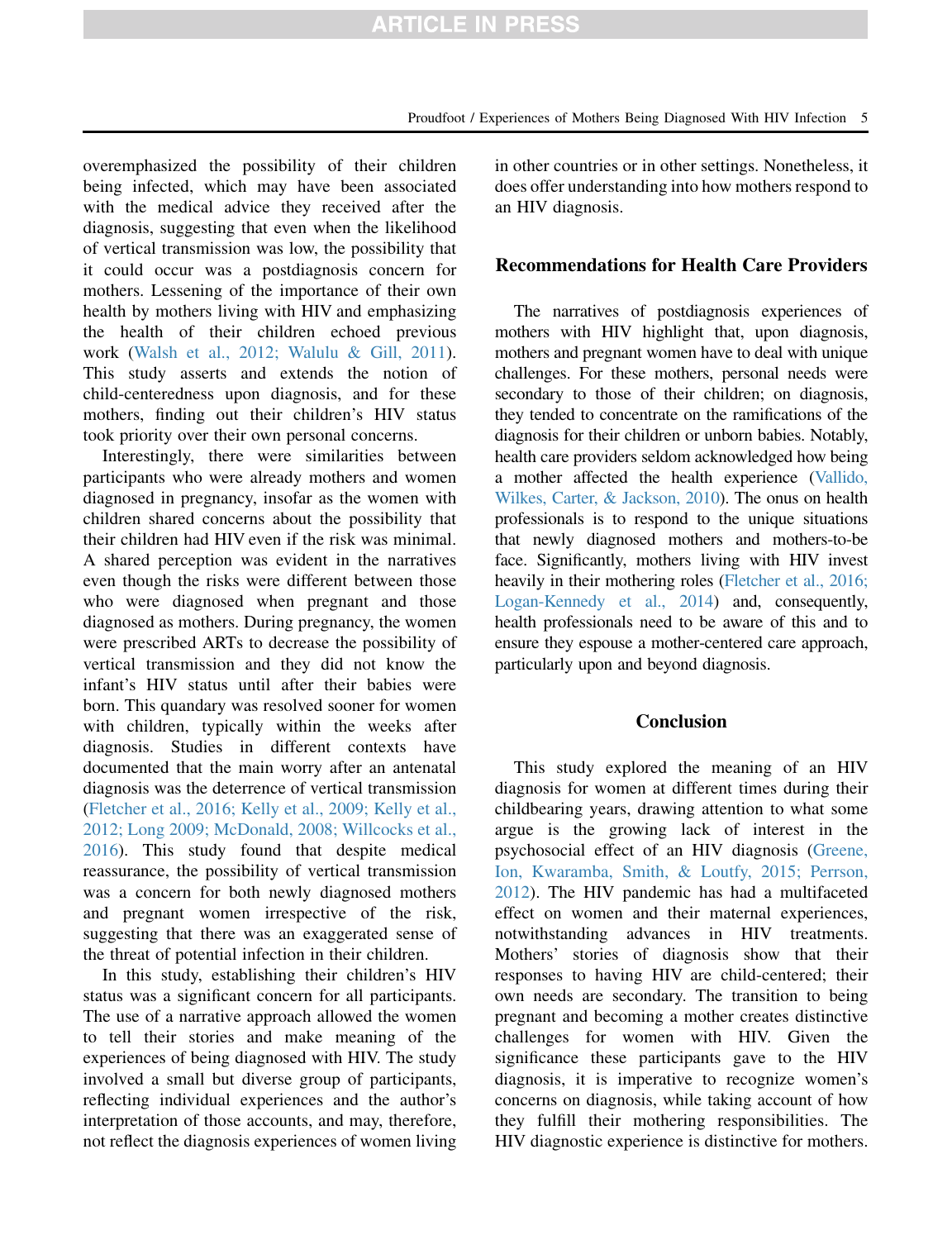## **Disclosures**

<span id="page-5-0"></span>The author reports no real or perceived vested interests that relate to this article that could be construed as a conflict of interest.

# Acknowledgments

The author thanks all of the study participants who shared their stories as part of this study. She also wants to thank her research supervisors, Dr. Alan Buckingham and Professor Corinne Squire, for their support and guidance throughout this study.

## **References**

- Anderson J., Doyal L. (2004). Women from Africa living with HIV in London: A descriptive study. AIDS Care, 16(1), 95- 105. <https://doi.org/10.1080/09540120310001634001>
- [Bravo P., Edwards A., Rollnick S., Elwyn G. \(2010\).](http://refhub.elsevier.com/S1055-3290(17)30254-6/sref2) [Tough decisions faced by people living with HIV: A literature](http://refhub.elsevier.com/S1055-3290(17)30254-6/sref2) [review of psychosocial problems.](http://refhub.elsevier.com/S1055-3290(17)30254-6/sref2) AIDS Reviews, 12(2), 76-88.
- British HIV Association. (2009). Don't forget the children: Guidance for the HIV testing of children of HIV-positive parents. Retrieved from [http://www.bhiva.org/documents/](http://www.bhiva.org/documents/Publications/DFTC.pdf) [Publications/DFTC.pdf](http://www.bhiva.org/documents/Publications/DFTC.pdf)
- [Campbell C., Nair Y., Maimane S., Nicholson J. \(2007\). Dying](http://refhub.elsevier.com/S1055-3290(17)30254-6/sref4) [twice: A multi-level model of the roots of AIDS stigma in](http://refhub.elsevier.com/S1055-3290(17)30254-6/sref4) [two South African communities.](http://refhub.elsevier.com/S1055-3290(17)30254-6/sref4) Journal of Health Psychology, 12[\(3\), 403-416](http://refhub.elsevier.com/S1055-3290(17)30254-6/sref4).
- [Casey B., Proudfoot D., Corbally M. \(2016\). Narrative in](http://refhub.elsevier.com/S1055-3290(17)30254-6/sref5) [nursing: An overview of three approaches.](http://refhub.elsevier.com/S1055-3290(17)30254-6/sref5) Journal of [Advanced Nursing](http://refhub.elsevier.com/S1055-3290(17)30254-6/sref5), 72(5), 1203-1215.
- [Doyal L., Anderson J. \(2005\). 'My fear is to fall in love again](http://refhub.elsevier.com/S1055-3290(17)30254-6/sref6) ...[': How HIV-positive African women survive in London.](http://refhub.elsevier.com/S1055-3290(17)30254-6/sref6) [Social Science & Medicine](http://refhub.elsevier.com/S1055-3290(17)30254-6/sref6), 60(8), 1729-1738.
- [Fletcher F., Ingram L., Kerr J., Buchberch M., Richter D.,](http://refhub.elsevier.com/S1055-3290(17)30254-6/sref7) [Sowell R. \(2016\). ''Out of all of this mess, I got a blessing'':](http://refhub.elsevier.com/S1055-3290(17)30254-6/sref7) [Perceptions and experiences of motherhood in African](http://refhub.elsevier.com/S1055-3290(17)30254-6/sref7) [American women living with HIV.](http://refhub.elsevier.com/S1055-3290(17)30254-6/sref7) Journal of the Association [of Nurses in AIDS Care](http://refhub.elsevier.com/S1055-3290(17)30254-6/sref7), 27(4), 381-391.
- [Flowers P. \(2010\). HIV transitions: Consequence for self in](http://refhub.elsevier.com/S1055-3290(17)30254-6/sref8) [an era of medicalisation. In M. Davis, & C. Squire](http://refhub.elsevier.com/S1055-3290(17)30254-6/sref8) (Eds.), [HIV treatment and prevention technologies in in](http://refhub.elsevier.com/S1055-3290(17)30254-6/sref8)ternational perspective [\(pp. 109-125\). London, UK:](http://refhub.elsevier.com/S1055-3290(17)30254-6/sref8) [Palgrave.](http://refhub.elsevier.com/S1055-3290(17)30254-6/sref8)
- [French C., Cortina-Borja M., Thorne C., Tookey P. \(2012\).](http://refhub.elsevier.com/S1055-3290(17)30254-6/sref9) [Incidence, patterns, and predictors of repeat pregnancies](http://refhub.elsevier.com/S1055-3290(17)30254-6/sref9) [among HIV-infected women in the United Kingdom and](http://refhub.elsevier.com/S1055-3290(17)30254-6/sref9) Ireland, 1990–2009. [Journal of Acquired Immune Deficiency](http://refhub.elsevier.com/S1055-3290(17)30254-6/sref9) [Syndrome](http://refhub.elsevier.com/S1055-3290(17)30254-6/sref9), 59, 287-293.
- [Greene S., Ion A., Kwaramba G., Smith S., Loutfy M. \(2015\).](http://refhub.elsevier.com/S1055-3290(17)30254-6/sref10) [Why are you pregnant? What were you thinking? How](http://refhub.elsevier.com/S1055-3290(17)30254-6/sref10) [women navigate experiences of HIV related stigma in](http://refhub.elsevier.com/S1055-3290(17)30254-6/sref10) [medical settings during pregnancy and birth.](http://refhub.elsevier.com/S1055-3290(17)30254-6/sref10) Social Work in Healthcare, 55[\(2\), 161-179.](http://refhub.elsevier.com/S1055-3290(17)30254-6/sref10)
- Health Protection Surveillance Centre. (2017). HIV in Ireland -2016 report. Retrieved from [http://www.hpsc.ie/a-z/hivstis/](http://www.hpsc.ie/a-z/hivstis/hivandaids/hivdataandreports/HIVIreland_2016.pdf) [hivandaids/hivdataandreports/HIVIreland\\_2016.pdf](http://www.hpsc.ie/a-z/hivstis/hivandaids/hivdataandreports/HIVIreland_2016.pdf)
- [Herek G. \(2002\). Thinking about AIDS and stigma. A](http://refhub.elsevier.com/S1055-3290(17)30254-6/sref12) psychologist's perspective. [Journal of Law, Medicine and](http://refhub.elsevier.com/S1055-3290(17)30254-6/sref12) Ethics, 30[\(4\), 594-607](http://refhub.elsevier.com/S1055-3290(17)30254-6/sref12).
- Joint United Nations Programme on HIV/AIDS. (2016). Get on the fast track: The lifecycle approach to HIV. Retrieved from <http://www.UNAIDS.org/en/resources/documents/2016>
- [Kelly C., Alderdice F., Lohan M. \(2009\). Psychosocial](http://refhub.elsevier.com/S1055-3290(17)30254-6/sref14) [challenges of testing positive for HIV during pregnancy.](http://refhub.elsevier.com/S1055-3290(17)30254-6/sref14) [British Journal of Midwifery](http://refhub.elsevier.com/S1055-3290(17)30254-6/sref14), 17(2), 76.
- [Kelly C., Alderdice F., Lohan M., Spence D. \(2012\). Creating](http://refhub.elsevier.com/S1055-3290(17)30254-6/sref15) [continuity out of the disruption of a diagnosis of HIV](http://refhub.elsevier.com/S1055-3290(17)30254-6/sref15) during pregnancy. [Journal of Clinical Nursing](http://refhub.elsevier.com/S1055-3290(17)30254-6/sref15), 21(11-12), [1554-1562.](http://refhub.elsevier.com/S1055-3290(17)30254-6/sref15)
- [Logan-Kennedy V. L., Serghides L., Raboud J. M., Su D.,](http://refhub.elsevier.com/S1055-3290(17)30254-6/sref16) [Blitz S., Hart T. A., Ralph E. D. \(2014\). The importance of](http://refhub.elsevier.com/S1055-3290(17)30254-6/sref16) [motherhood in HIV-positive women of reproductive age in](http://refhub.elsevier.com/S1055-3290(17)30254-6/sref16) [Ontario, Canada.](http://refhub.elsevier.com/S1055-3290(17)30254-6/sref16) AIDS Care, 26(6), 777-784.
- Long C. (2009). "I don't know who to blame": HIV-positive [South African women navigating heterosexual infection.](http://refhub.elsevier.com/S1055-3290(17)30254-6/sref17) [Psychology of Women Quarterly](http://refhub.elsevier.com/S1055-3290(17)30254-6/sref17), 33(3), 321-333.
- [Loutfy M. R., Sonnenberg-Schwan U., Margolese S., Sherr L.](http://refhub.elsevier.com/S1055-3290(17)30254-6/sref18) [\(2013\). A review of reproductive health research, guidelines](http://refhub.elsevier.com/S1055-3290(17)30254-6/sref18) [and related gaps for women living with HIV.](http://refhub.elsevier.com/S1055-3290(17)30254-6/sref18) AIDS Care, 25[\(6\), 657-666](http://refhub.elsevier.com/S1055-3290(17)30254-6/sref18).
- [Mazanderani F., Paparini S. \(2015\). The stories we tell:](http://refhub.elsevier.com/S1055-3290(17)30254-6/sref19) [Qualitative research interviews talking technologies and the](http://refhub.elsevier.com/S1055-3290(17)30254-6/sref19) ['normalisation' of life with HIV.](http://refhub.elsevier.com/S1055-3290(17)30254-6/sref19) Social Science and [Medicine](http://refhub.elsevier.com/S1055-3290(17)30254-6/sref19), 131, 66-73.
- McDonald K. (2008). [What about motherhood? Women's](http://refhub.elsevier.com/S1055-3290(17)30254-6/sref20) [journeys through HIV and AIDS. Unpublished dissertation](http://refhub.elsevier.com/S1055-3290(17)30254-6/sref20). [La Trobe University.](http://refhub.elsevier.com/S1055-3290(17)30254-6/sref20)
- [Murray M. \(2000\). Levels of narrative analysis in health](http://refhub.elsevier.com/S1055-3290(17)30254-6/sref21) psychology. [Journal of Health Psychology](http://refhub.elsevier.com/S1055-3290(17)30254-6/sref21), 5(3), 337.
- [Murray M. \(2008\). Narrative psychology. In J. A. Smith \(Ed.\),](http://refhub.elsevier.com/S1055-3290(17)30254-6/sref22) [Qualitative psychology: A practical guide to research](http://refhub.elsevier.com/S1055-3290(17)30254-6/sref22) methods [\(pp. 111-132\). Thousand Oaks, CA: Sage](http://refhub.elsevier.com/S1055-3290(17)30254-6/sref22).
- [Ndirangu E. W., Evans C. \(2009\). Experiences of African](http://refhub.elsevier.com/S1055-3290(17)30254-6/sref23) [immigrant women living with HIV in the U.K.: Implications](http://refhub.elsevier.com/S1055-3290(17)30254-6/sref23) for health professionals. [Journal of Immigrant & Minority](http://refhub.elsevier.com/S1055-3290(17)30254-6/sref23) Health, 11[\(2\), 108-114](http://refhub.elsevier.com/S1055-3290(17)30254-6/sref23).
- O'Reilly A. (2008). Feminist mothering[. Albany, NY: State of](http://refhub.elsevier.com/S1055-3290(17)30254-6/sref24) [University of New York](http://refhub.elsevier.com/S1055-3290(17)30254-6/sref24).
- [Perrson A. \(2012\). Non-infectious corporealities: Tensions in the](http://refhub.elsevier.com/S1055-3290(17)30254-6/sref25) [biomedical era of 'HIV normalisation'.](http://refhub.elsevier.com/S1055-3290(17)30254-6/sref25) Sociology of Health [and Illness](http://refhub.elsevier.com/S1055-3290(17)30254-6/sref25), 20(10), 1-15.
- Proudfoot D. (2014). [A narrative exploration of the experiences](http://refhub.elsevier.com/S1055-3290(17)30254-6/sref26) [of mothers living with HIV. Thesis for Professional Doctorate](http://refhub.elsevier.com/S1055-3290(17)30254-6/sref26) in Health[. Bath, UK: University of Bath](http://refhub.elsevier.com/S1055-3290(17)30254-6/sref26).